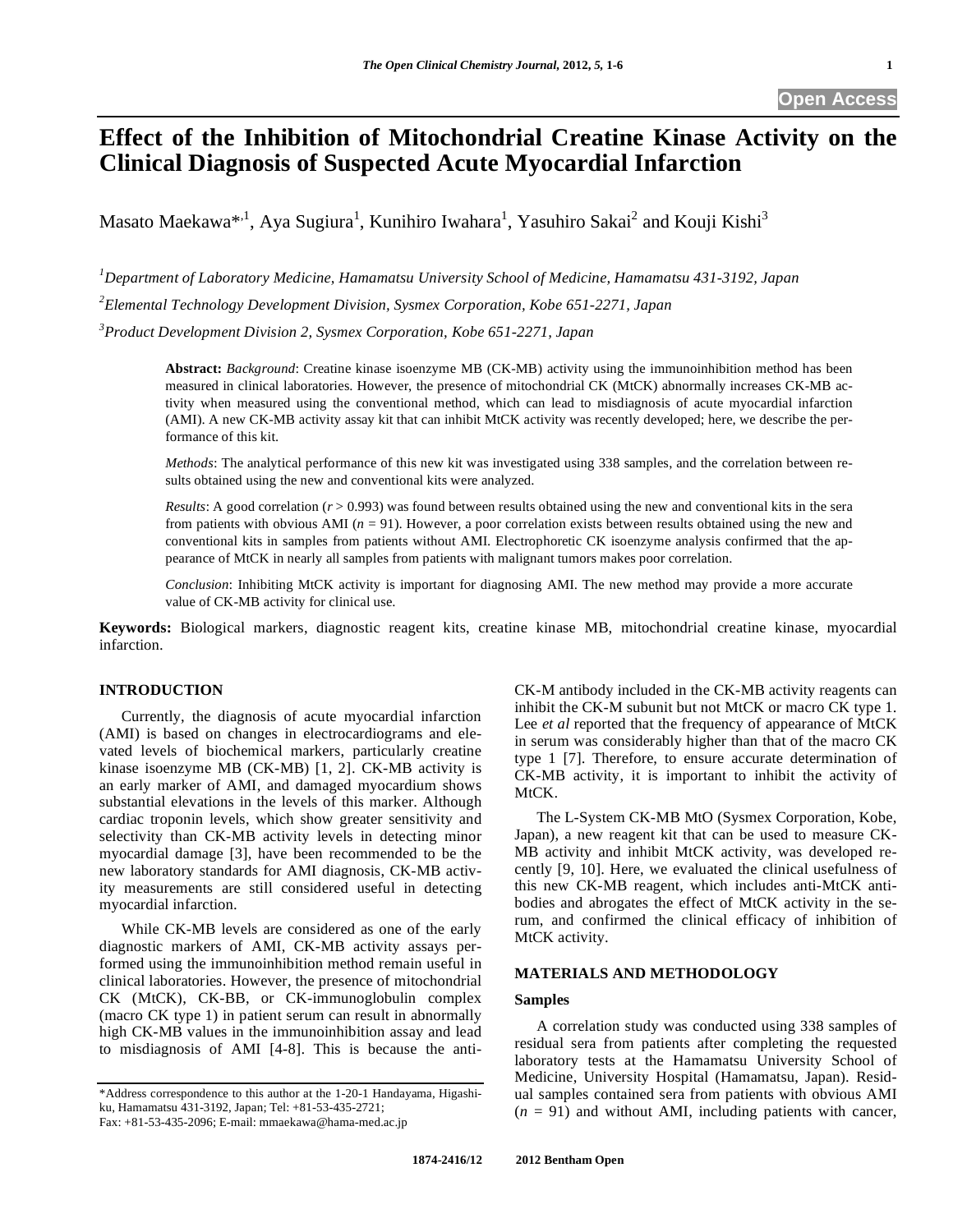hepatitis, and cardiac disease other than AMI (*n* = 247). Samples were anonymized and stored at  $-80^{\circ}$ C until the assay. Procedures used in this study were conducted in accordance with the Declaration of Helsinki of 1975 and the amendments of 1983.

### **Materials**

 CK-MB and CK activities were measured using the L-System CK-MB MtO, conventional CK, and CK-MB activity assay kits. We measured CK-MB activity using CK-MB Liquid (Roche Diagnostics, Tokyo, Japan) and measured CK activity using a commercially available CK kit (CK-NAC Liquid; Roche Diagnostics).

 L-System CK-MB MtO is a novel CK-MB assay kit; this kit includes an anti-CK-M polyclonal antibody (goat) and 2 types of anti-MtCK monoclonal antibody (mouse) against ubiquitous MtCK (uMtCK) and sarcomeric MtCK (sMtCK) in a reagent set for determining CK activity [10]. Anti-CK-M antibody and 2 types of anti-MtCK antibody can inhibit approximately 3000 U/L CK-MM and 500 U/L MtCK, respectively. The kit for determining CK-MB activity consists of 2 types of reagents.

### **Principle of L-System CK-MB MtO**

 Sera samples were incubated with reagents containing antibodies against CK-M subunit and MtCKs. The CK-M subunit and MtCKs in samples were inhibited by Anti-CK-M antibody and anti-MtCK antibodys. Creatine phosphate was added to initiate the reaction, and residual CK-B subunit activity was measured.

### **Instruments**

 CK-MB and CK activities were measured using a Hitachi 7700(P) automated biochemical analyzer (Hitachi High-Technologies, Tokyo, Japan). Assays for CK-MB activity and CK activity were performed in accordance with the manufacturer's protocols.

### **CK-MB Assay**

First, 12.9  $\mu$ L of sample was incubated with 180  $\mu$ L of reagent 1 for 2.5 min at 37°C and the absorbance change per minute of blank sample was measured at 340/700 nm  $( \Delta A_{\text{blank}} )$  using an H-7700 automated biochemical analyzer. The reaction was initiated by addition of  $45 \mu L$  of reagent 2. After 2.5 min, the absorbance change per minute of sample at 340/700 nm  $( \Delta A_{sample} )$  was measured. The absorbance change per minute was calculated by subtraction of  $\Delta A_{\text{blank}}$ from  $\Delta A_{\text{sample}}$ . CK-MB activity was determined using a calibration curve constructed using CK-MB calibrator, Calibzyme CK (MB) (Sysmex Corporation), which contained a CK-MB curve derived from human cardiac muscle.

### **Analysis of CK Isoenzyme Using Electrophoresis**

 Serum CK isoenzymes were separated electrophoretically using a cellulose acetate membrane (Titan III-Lipo; Helena, Saitama, Japan). HR Buffer (Helena) was used as the migration buffer. Electrophoresis was carried out at 190 V for 30 min under cold conditions. Next, the membrane was stained with a CK isoenzyme reagent (Titan CK-S; Helena). Staining procedures for CK isoenzymes were performed in accordance with the manufacturer's protocol. A control marker containing CK-MM, CK-MB, and CK-BB was used for each run.

### **Statistical Analyses**

 Statistical analyses were performed using Microsoft Excel 2003 (Microsoft, Redmond, WA, USA).

### **RESULTS**

# **Error Calculations**

Within-run ( $n = 20$ ) and between-day errors (15 days,  $n =$ 1) were estimated by performing measurements on 1 commercial control serum sample and 4 pooled serum samples (Table **1**). Calibration was performed on each test day. The within-run errors (CV) determined using 1 commercial control serum sample and 2 pooled serum samples with different

# **Table 1. Within-run (***n* **= 20) and between-day Errors (15 Days) of L-system CK-MB MtO**

### A) Within-run Imprecision  $(n = 20)$

|              | <b>Control Serum</b> | Pooled Serum 1 | <b>Pooled Serum 2</b> |
|--------------|----------------------|----------------|-----------------------|
| Mean $(U/L)$ | 56.6                 | 31.9           | 132.0                 |
| SD(U/L)      | 0.71                 | 1.12           | 1.66                  |
| CV(%)        | 1.26                 | 3.50           | 1.26                  |

#### **B) Between-day Imprecision (15 Days)**

|              | <b>Control Serum</b> | Pooled Serum 3 | <b>Pooled Serum 4</b> |
|--------------|----------------------|----------------|-----------------------|
| Mean $(U/L)$ | 58.0                 | 30.7           | 126.4                 |
| SD(U/L)      | 1.21                 | 1.42           | 1.99                  |
| CV(%)        | 2.09                 | 4.64           | 1.57                  |

Within-run  $(n = 20)$  and between-day errors (15 days,  $n = 1$ ) were determined using 1 commercial control serum sample (CK isozyme control [Sysmex Corporation]) and 2 pooled serum samples. Calibration was performed on each test day.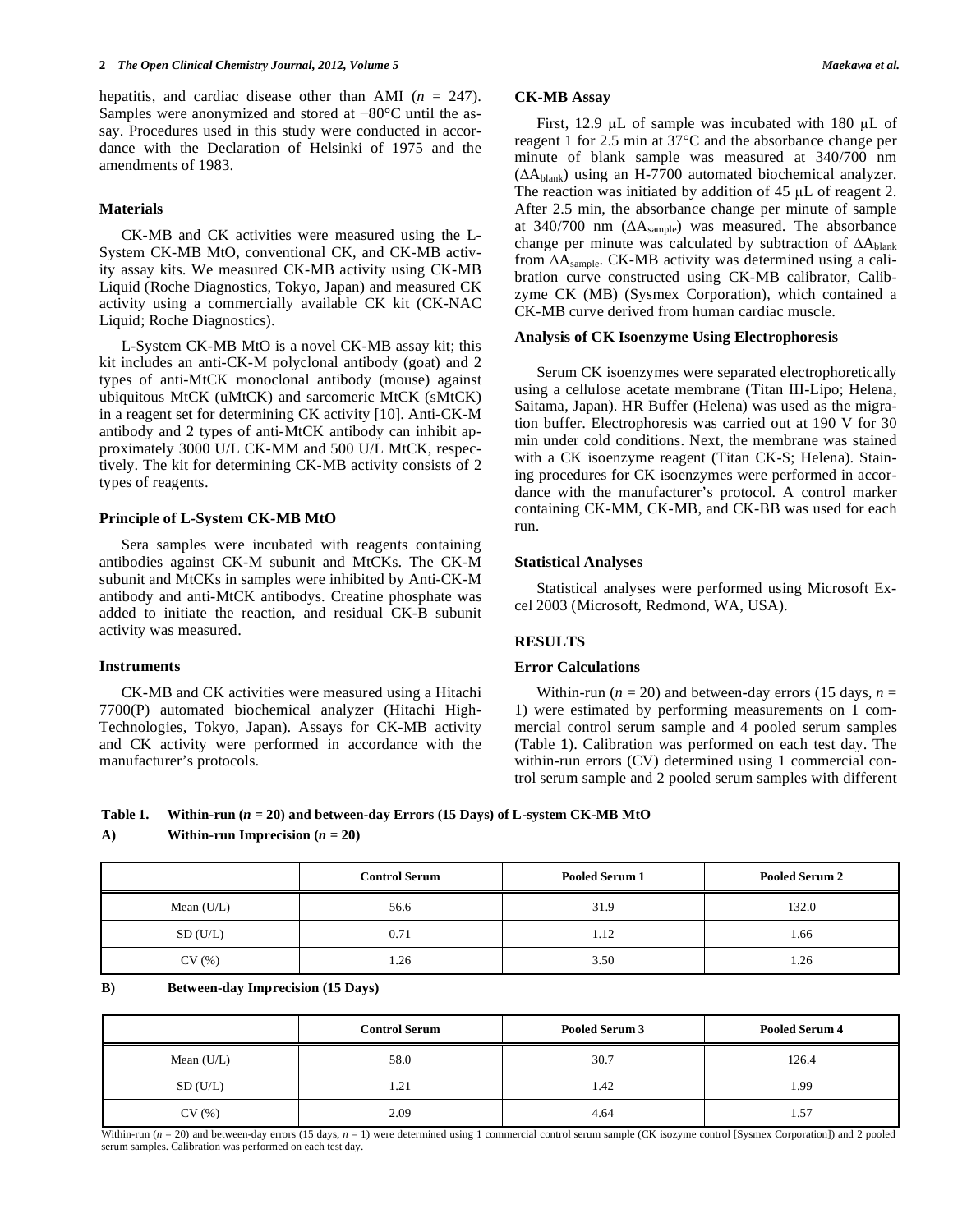CK-MB activities were 1.26% (CK-MB 57 U/L), 3.5% (CK-MB 32 U/L), and 1.26% (CK-MB 132 U/L), respectively. The between-day errors (CV) were 2.1% (CK-MB 58 U/L), 4.6% (CK-MB 31 U/L), and 1.57% (CK-MB 126 U/L), respectively.

### **Linearity Studies**

 Linearity of the L-System CK-MB MtO was evaluated by preparing sequential dilutions of CK-MB high-activity samples (Scripps Laboratories, San Diego, USA) and a human serum pool. A good linear response up to 2000 U/L was obtained. This response was fitted to the following linear regression equations (95% confidence intervals in parentheses):  $y = [0.997 (0.99676 \text{ to } 0.99687) \text{ x} + 4.8 (0.7 \text{ to } 9.0)]$ U/L,  $r = 1.000$ ,  $Sylx = 3.26$  U/L for low CK-MB activity (maximum CK-MB activity, 345 U/L) and  $y = [1.023]$  $(1.02346 \text{ to } 1.02348) \text{ x} - 5.0$  (-21.8 to 11.9)] U/L, r = 0.999,  $Sylx = 9.64$  U/L for high CK-MB activity (approximately 2046 U/L).

### **Interfering Substances**

 We evaluated the interference of unconjugated bilirubin, conjugated bilirubin, and hemolysis using this method. Bilirubin dissolved with 0.1 mol/L NaOH and hemolysis dissolved with deionized water were added to pooled serum (1:9, by volume). No interference of unconjugated bilirubin, conjugated bilirubin, or hemolysis was observed up to 19 mg/dL, 21 mg/dL, and 484 mg/dL, respectively.

## **Comparison between Conventional and L-system CK-MB MtO Kits in Sera from Patients with Obvious AMI and Without AMI**

 Fig. (**1)** shows the correlation between results obtained using the conventional assay reagent and new reagent by using 91 serum samples from patients with obvious AMI. Good agreement was observed between the new CK-MB activity assay kit and conventional assay kits ( $y = [0.958x -$ 9.2] U/L;  $r = 0.996$ ; Sy|x = 8.29 U/L). However, we observed a poor correlation between the results obtained using new and conventional kits in samples containing sera from patients without AMI ( $n = 247$ ) (Fig. 2). Although values from some samples were concordant in CK-MB activity between the new and conventional kits, others were discordant. Some CK-MB values assayed by the conventional method were above 1000 U/L, whereas those determined using the new kit were less than 50 U/L. The new CK-MB kit can inhibit MtCK activity using an anti-MtCK antibody that is included in the kit, but the conventional kit cannot inhibit MtCK because it does not contain this antibody. Variation in CK-MB values was attributed to the presence of MtCK activity in sera from patients without AMI. These discordant samples included 16 samples from patients with malignancy, 2 from patients with hepatic damage, and 4 from patients with heart muscle damage (heart failure, cardiomyopathy, or congenital cardiac anomaly).

 Table **2** shows CK and CK-MB activities in the 22 discordant samples described above, determined using the new and conventional kits. Calculated MtCK activities are also shown. In most samples from patients with malignancy as-



**Fig. (1).** Correlation studies in 91 serum samples from patients with obvious AMI.

In correlation studies, we used 91 samples of residual sera from patients with obvious AMI after completing the requested laboratory test. A good correlation was observed between the new and conventional kits.



**Fig. (2).** Correlation studies in samples from patients without AMI. In correlation studies, 247 samples of residual sera from patients without AMI after they completed the requested laboratory test were used. Although some samples were concordant between the new and conventional kits, others were discordant. This discordance was attributed to MtCK activity in the sera of patients without AMI.

sayed using the conventional kit, the CK-MB/CK ratio was greater than 100%. However, there were no samples in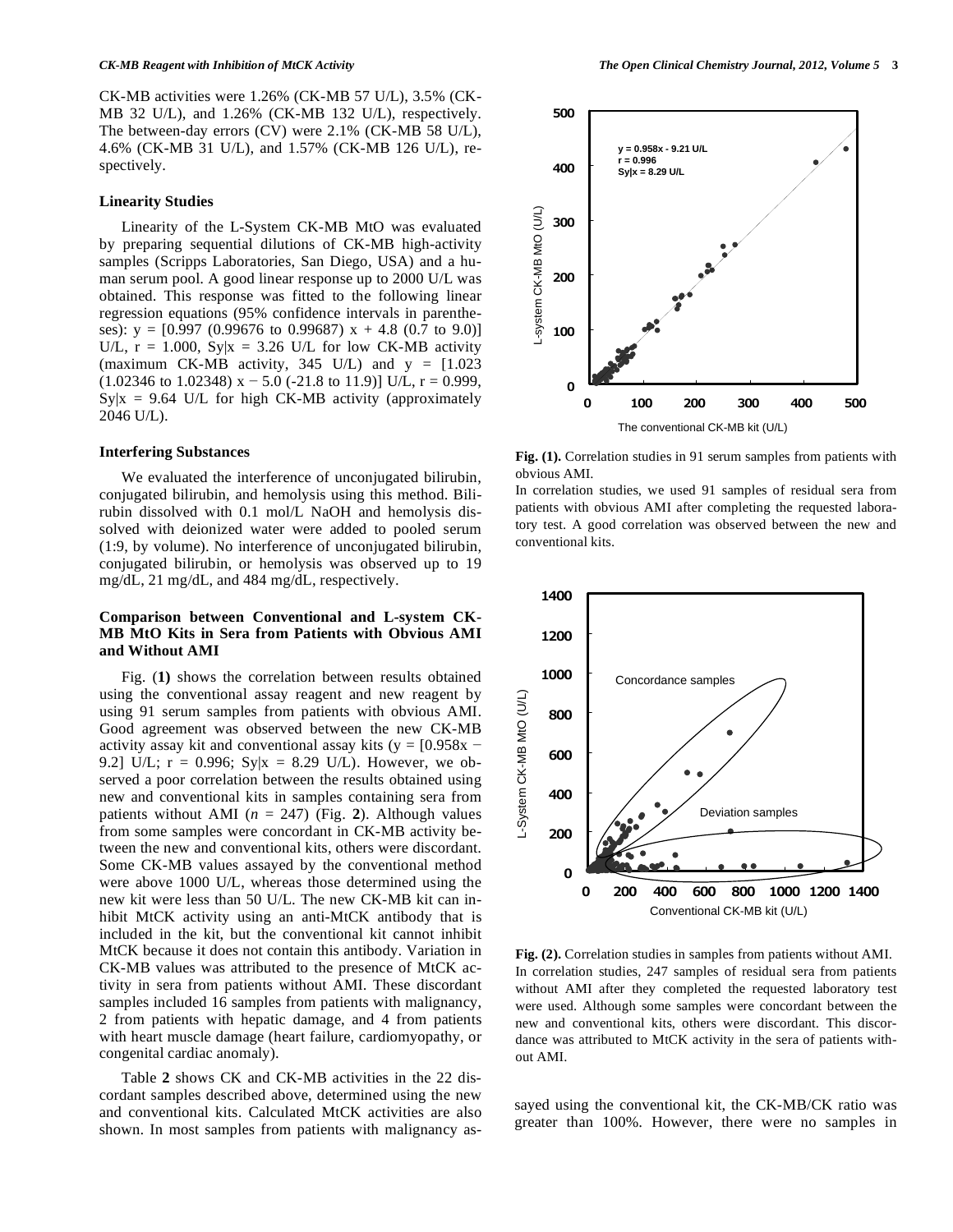| No             |                                      | <b>CK</b><br><b>Activity</b><br>(U/L) | <b>The Conventional Method</b>    |                     | L-System CK-MB MtO                |                     |                                         |                                              |
|----------------|--------------------------------------|---------------------------------------|-----------------------------------|---------------------|-----------------------------------|---------------------|-----------------------------------------|----------------------------------------------|
|                | Category                             |                                       | <b>CK-MB</b><br>activity<br>(U/L) | CK-<br>MB/CK<br>(%) | <b>CK-MB</b><br>activity<br>(U/L) | CK-<br>MB/CK<br>(%) | <b>MtCK</b><br><b>Activity</b><br>(U/L) | <b>Clinical Disease</b>                      |
| $\overline{1}$ | 226<br>55<br>76<br>198<br>151<br>109 |                                       | 49.2                              | 21.8                | 11.0                              | 4.9                 | 15.3                                    | Colorectal cancer                            |
| 2              |                                      |                                       | 121.5                             | 220.9               | 18.1                              | 32.9                | 46.9                                    | Colorectal cancer                            |
| 3              |                                      |                                       | 170.7                             | 224.6               | 23.1                              | 30.4                | 65.3                                    | Colorectal cancer                            |
| $\overline{4}$ |                                      |                                       | 285.9                             | 144.4               | 18.8                              | 9.5                 | 117.0                                   | Colon cancer                                 |
| 5              |                                      |                                       | 119.4                             | 79.1                | 55.0                              | 36.4                | 25.6                                    | Endometrial cancer, Ovarian cancer           |
| 6              |                                      |                                       | 59.5                              | 54.6                | 2.3                               | 2.1                 | 25.6                                    | Pancreatic cancer                            |
| $\tau$         |                                      | 61                                    | 121.3                             | 198.9               | 4.5                               | 7.4                 | 50.6                                    | Pancreatic cancer                            |
| 8              | 167<br>Cancer<br>167<br>542<br>144   |                                       | 208.1                             | 124.6               | 13.7                              | 8.2                 | 83.5                                    | Esophageal cancer                            |
| 9              |                                      |                                       | 297.1                             | 177.9               | 9.9                               | 5.9                 | 122.0                                   | Esophageal cancer                            |
| 10             |                                      |                                       | 1318.6                            | 243.3               | 44.3                              | 8.2                 | 560.3                                   | Gastric cancer                               |
| 11             |                                      |                                       | 207.4                             | 144.0               | 14.8                              | 10.3                | 85.0                                    | Gastric cancer                               |
| 12             |                                      | 340                                   | 794.3                             | 233.6               | 27.6                              | 8.1                 | 346.5                                   | Gastric cancer                               |
| 13             |                                      | 64                                    | 122.7                             | 191.7               | 14.7                              | 23.0                | 43.5                                    | Rectal cancer                                |
| 14             |                                      | 136                                   | 328.1                             | 241.3               | 27.5                              | 20.2                | 133.6                                   | Rectal cancer                                |
| 15             |                                      | 73                                    | 156.8                             | 214.8               | 10.7                              | 14.7                | 64.3                                    | Breast cancer                                |
| 16             |                                      | 791                                   | 83.9                              | 10.6                | 12.7                              | 1.6                 | 31.5                                    | Hepatoma                                     |
| 17             | Hepatitis                            | 237                                   | 163.2                             | 68.9                | 22.1                              | 9.3                 | 54.5                                    | Hepatitis                                    |
| 18             |                                      | 235                                   | 119.1                             | 50.7                | 11.2                              | 4.8                 | 46.9                                    | Hepatitis                                    |
| 19             |                                      | 62                                    | 31.1                              | 50.2                | 5.5                               | 8.9                 | 10.5                                    | Cardiac failure                              |
| 20             | Cardiac                              | 231                                   | 60.8                              | 26.3                | 11.0                              | 4.8                 | 22.0                                    | Cardiac failure, Dilated cardiomy-<br>opathy |
| 21             | disease                              | 146                                   | 271.9                             | 186.2               | 23.4                              | 16.0                | 111.3                                   | Cardiac failure, Dilated cardiomy-<br>opathy |

**Table 2. Clinical Disease Associated with CK and CK-MB Activities in Discordant Samples** 

which CK-MB activity was greater than total CK activity, as determined using the new kit.

22

## **CK Isoenzyme Electrophoresis of the Discordant Samples in the Correlation Study**

 CK isoenzyme electrophoresis using a discordant sample was performed to identify the presence of MtCK (Fig. **3**). CK-MB activity of the sample in this figure was nearly undetectable by electrophoresis (lane 2). CK-MM and MtCK activities were detected by electrophoresis (lane 2). The MtCK band disappeared after treatment with anti-uMtCK antibody (lane 3) but not after treatment with anti-sMtCK antibody (lane 4). However, the CK-MM band could not be detected after treatment with anti CK-M antibody (lane 6). Disappearance of the electrophoretic band indicated that the CK isoenzyme was inhibited by the antibody. Therefore, the electropherogram in Fig. **3** shows that CK-MB was not present, but both uMtCK and CK-MM were present in this sample.

 Fig. (**4**) shows the CK isoenzyme electrophoresis pattern of samples that were concordant between the new kit and conventional kits. These samples contained macro CK type 1 and CK-BB. Good correlation was observed between the results obtained using new and conventional kits, even if macro CK type 1 or CK-BB was present in the serum.

# **DISCUSSION AND CONCLUSION**

207 | 61.8 | 29.9 | 6.7 | 3.2 | 24.4 | Congenital cardiac anomaly

 MtCK was first discovered by Jacobus and Lehninger [11]; it is localized in the outer mitochondrial membrane, effectively facilitating the conversion of mitochondrial ATP to cytosolic phosphocreatine [12,13]. There are 2 MtCK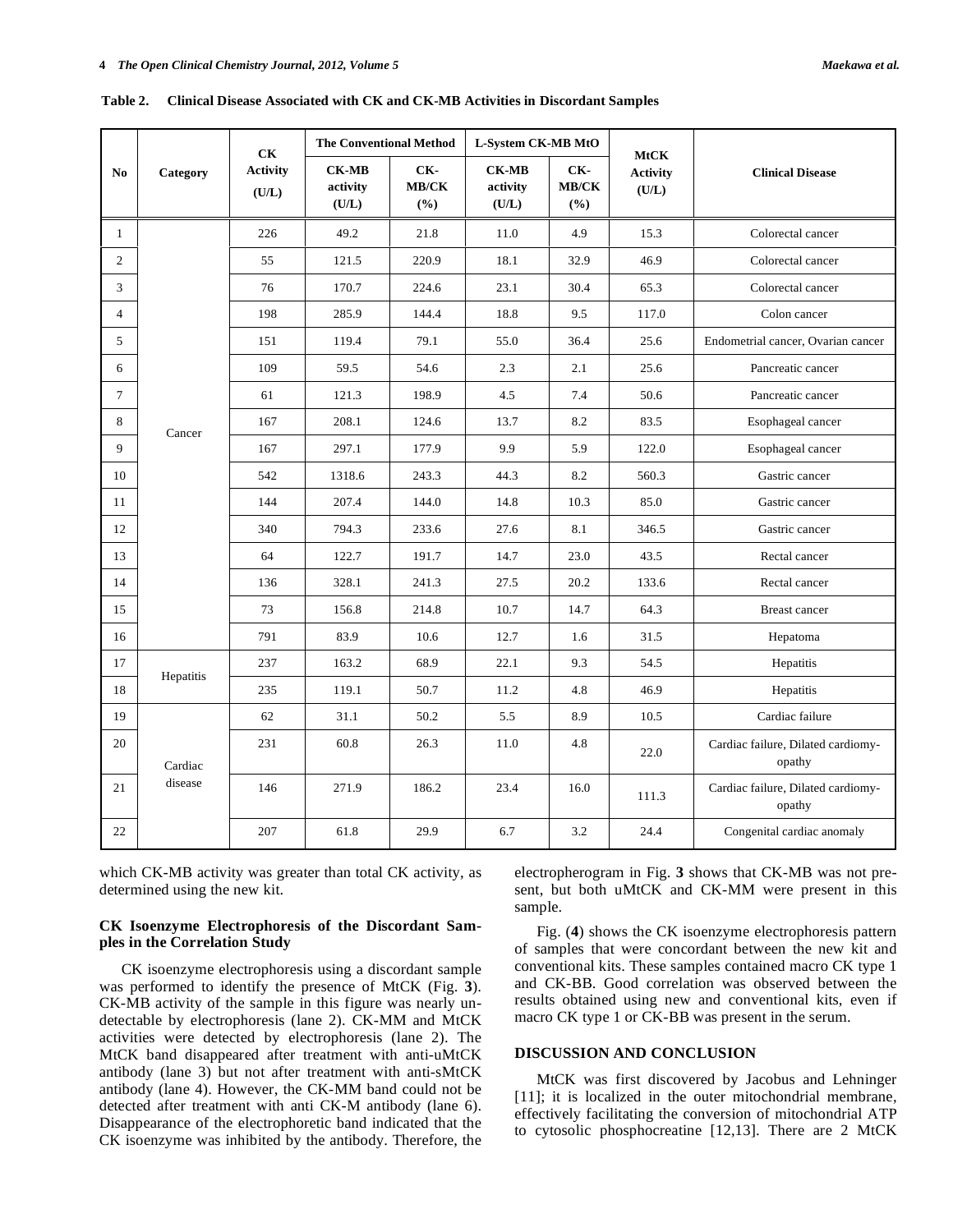

**Fig. (3).** CK isoenzyme electrophoresis of the discordant sample in the correlation study.

Lane 1, CK isoenzyme controls (CK-MM, CK-MB, and CK-BB); lane 2, non-treated sample; lane 3, sample treated with anti-uMtCK antibody; lane 4, sample treated with anti-sMtCK antibody; lane 5, sample treated with anti-uMtCK antibody and anti-sMtCK antibody; lane 6, sample treated with anti-CK-M antibody.

Activity staining for CK was performed after electrophoresis on cellulose acetate membrane using a sample that was discordant between the new and conventional kits. CK and CK-MB activities assayed using the new kit and conventional kits in this sample were 450 U/L, 27.5 U/L, and 1082.1 U/L, respectively. Disappearance of the MtCK band indicates that uMtCK was inhibited by anti-uMtCK antibody and that uMtCK was present in this sample (lane 3). sMtCK was not present in this sample because the MtCK band was detected after treatment with anti-sMtCK antibody (lane 4). The band in lane 2 indicates that CK-MB was not present in this sample, but CK-MM was present in this sample (lane 6). Therefore, CK-MM and uMtCK were present in this sample, and CK-MB and sMtCK was not present.

isoenzymes: (1) sMtCK, which exists in the striated muscle and (2) uMtCK, which is present in most tissues or cells such as the kidney, brain, and spermatozoa [14]. Lee *et al*. reported that the frequency of MtCK appearance in the serum was considerably higher than that of the macro CK type 1 [7]. Therefore, it is important to remove MtCK activity causing false positive findings if CK-MB is to be performed more specifically.

 There were differences in CK-MB values in some samples assayed by the new and conventional kits, although other values from samples assayed using the new kit were concordant with those determined using the conventional kits. CK-MB activity in the discordant samples was no more than 50 U/L using the new assay kit, which can inhibit MtCK, but this value was higher than 100 U/L using the conventional assay kit, which cannot inhibit MtCK. The MtCK band in the CK isoenzyme electrophoretic analysis disappeared after treatment with anti-MtCK antibody. Thus, MtCK appeared to be present in these samples. A good correlation between the results obtained using the new kit and the conventional kit was observed using sera from patients



**Fig. (4).** CK isoenzyme electrophoresis of concordant samples in the correlation study.

CK isoenzyme electrophoresis of the concordant samples in the correlation study was performed. Activity staining of CK was performed after electrophoresis on a cellulose acetate membrane. Macro CK type 1 was present in the sample shown in lane 1 and CK-BB was present in the sample shown in lane 2. CK-MB was not present in these samples. Albumin bands (ALB) were observed by the staining because much more amounts of the sample than those in Fig. **3** were applied on the membrane.

with obvious AMI. The intercept of the linear regression equation was approximately 9 U/L and appeared to correspond to MtCK activity in patient sera. MtCK activity is present in the serum of healthy individuals, and it was 3.8 U/L in an immunoinhibition assay [10]. MtCK activity in serum was calculated by subtracting CK-B activity determined using the new method from that determined using the conventional kit. This difference was divided by 2 because CK-MB activity was measured by doubling residual CK-B activity. Therefore, the value of 3.8 U/L for MtCK activity derived from an immunoinhibition assay corresponded to a CK-MB activity of 7.6 U/L and was nearly the same as the intercept of the linear regression equation. Inhibiting MtCK activity improved the selectivity of the CK-MB activity assay.

 In contrast, CK-MB activity in some samples that were concordant between the new and conventional kits was higher than 50 U/L, but undetectable by electrophoresis (0 U/L). These samples contained macro CK type 1 or CK-BB. CK-MB activity assayed using the new kit corresponded to the sum of CK-MB, macro CK type 1, and CK-BB. The new kit incorrectly measured CK-MB activity in samples in which CK-BB or macro CK type 1 was present.

 Of all human tissues examined, the cardiac muscle contained the highest CK-MB activity, and approximately 22% of total CK activity was accounted for by CK-MB activity [15]. Therefore, CK-MB activity in the serum appears to be less than 22% of the total CK activity, even if CK-MB activity in the serum increased owing to the presence of AMI. Thus, samples for which the CK-MB/CK ratio was more than 22% may have contained other CK isoenzymes (MtCK, macro CK type 1, or CK-BB). The CK-MB/CK ratio in sera from most patients with malignancy, hepatic damage, or heart muscle damage was more than 22%, as determined using the conventional method. The CK-MB/CK ratio of